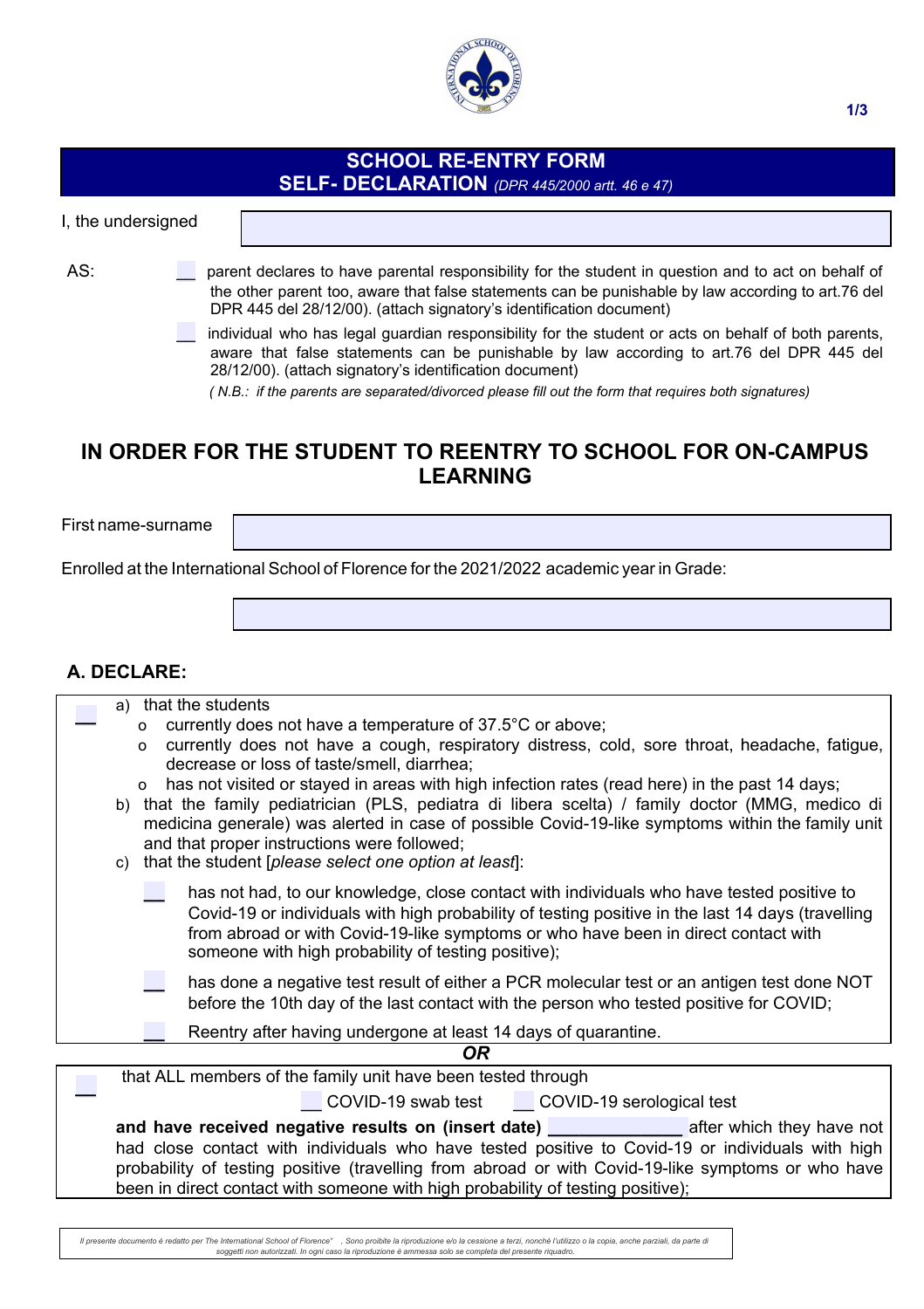

### **B. I DO CONFIRM**

- 1. to have received, read and understood ISF's Safety Protocol for COVID-19, allowing on site classes; we agree to let our child on campus and comply to the school's safety protocols and procedures 8ad stated in the above mentioned protocol);
- 2. to understand that our child should remain at home in the case of a temperature of 37.5° or above or in the case of flu-like symptoms and that proper procedures should be followed, such as contacting the family doctor or local health authority;
- 3. to understand that the school will monitor our child's temperature upon arrival to campus and has the right to refuse access to students if the temperature is of 37.5° or above;
- 4. to understand the contagious nature of COVID-19 and the risks involved in sending our child to on-site classes. This type of exposure could lead to personal injuries, sickness, permanent impairment or death. We understand the risk of being exposed or contracting COVID-19 as a result of actions, omissions or negligence of our children, of the school's personnel, other students or their families. We understand and accept that this declaration includes possible complaints based on the actions, omissions or negligence of the school, of its personnel, whether the COVID-19 infection occurs before, during or after school attendance;
- 5. to not hold the school responsible for any possible COVID-19 infections.

#### **C. I COMMIT**

- 1. to communicate any health-related issues to the School Nurse (asthma, kidney failure treated with dialysis, pulmonary diseases, diabetes, immunodepression, liver deficiencies, heart conditions, obesity), which could increase the risk of contracting COVID-19;
- 2. to communicate to the family doctor and the School Nurse (tel. 055-6461007) the possibility of our child or family member:
	- 1. experiencing COVID-19-like symptoms;
	- 2. being in close contact of individuals who have tested positive to COVID-19 or who have high probability of testing positive (travelling from abroad or with COVID-19-like symptoms or who have been in direct contact with someone with high probability of testing positive) and thus, remaining at home and not coming on campus.
- 3. to always be available by phone
	- \_\_ through the contact information already provided to the school
	- \_\_ through the following contact information……..............................................................................

should our children present any COVID-19-like symptoms and to be available for immediate pick-up, following the National Health guidelines for testing.

4. to the daily cleaning of masks provided to each student by the School.

| Date |  |
|------|--|
|      |  |

| (Parent 1 signature) |
|----------------------|
|                      |

*(Parent 2 signature)*